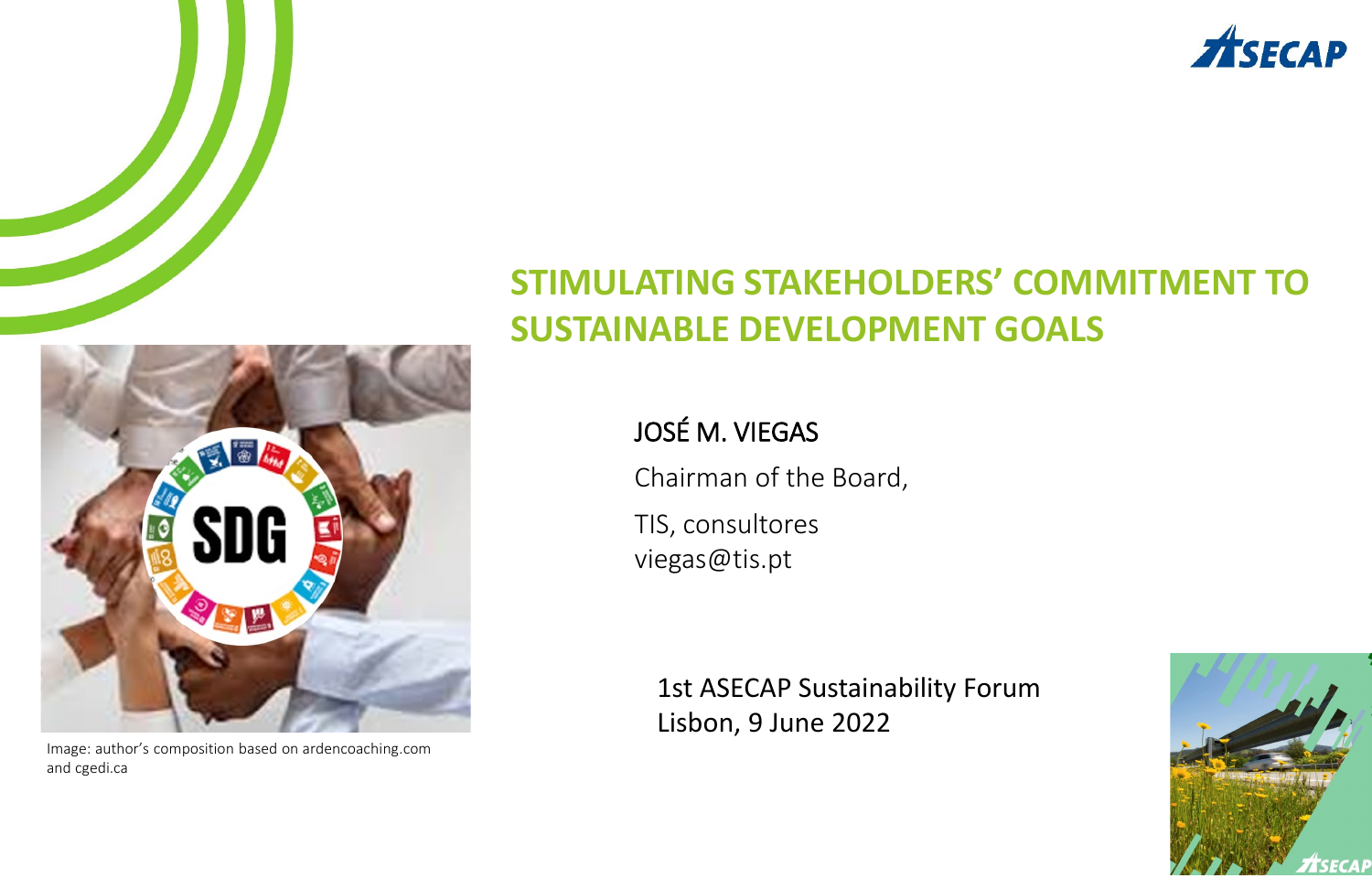## **SUSTAINABLE DEVELOPMENT GOALS AND THEIR APPLICATION IN TRANSPORT AND MOBILITY**





#### Four equally important, non-compensatory objectives



**SAFETY** 

Improve safety of mobility across transport modes

**GREEN** 

Shift transport systems to low<br>polluting (GHG/air/noise) and climate resilient path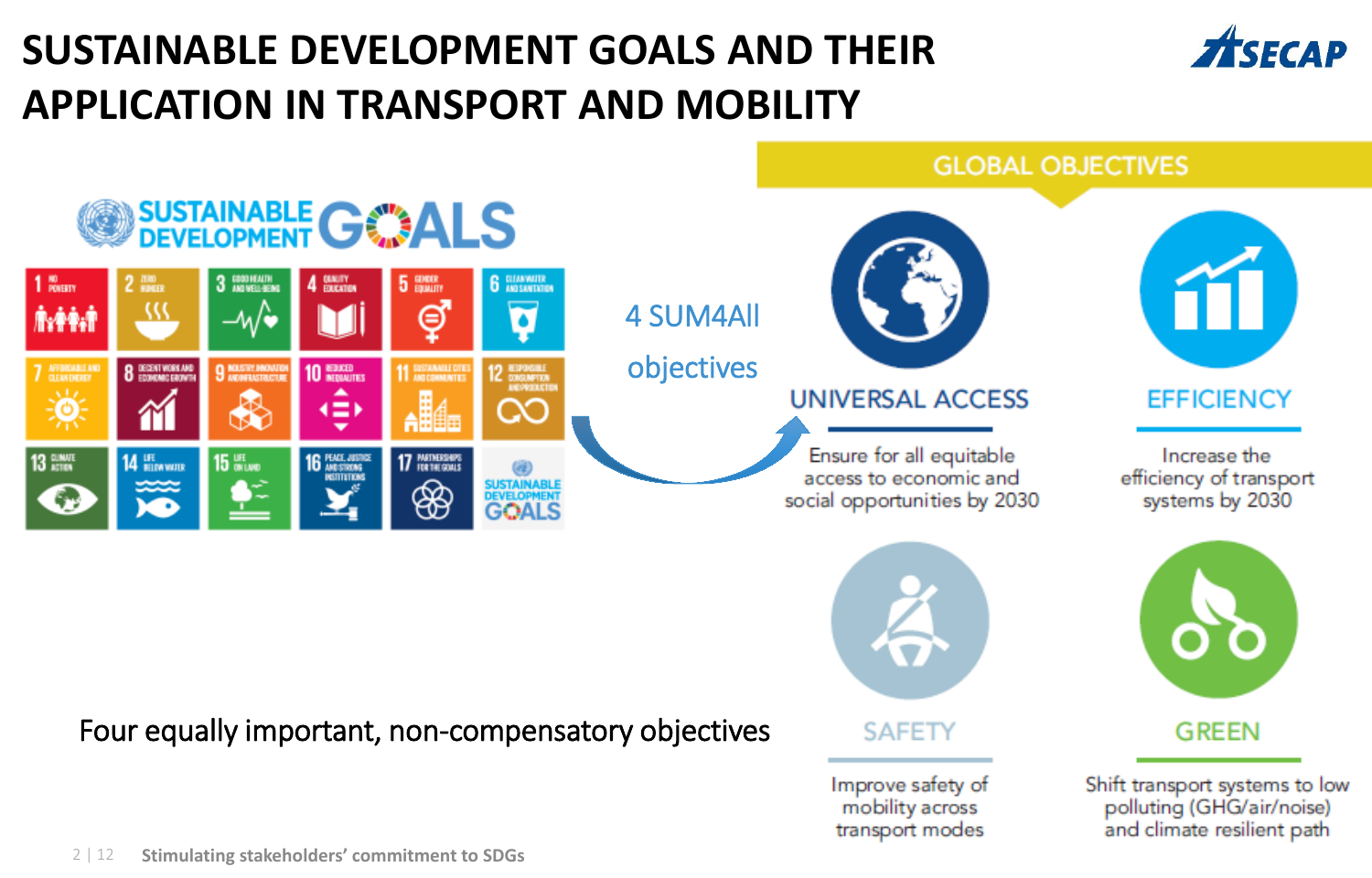### **ROAD TRANSPORT USUALLY NOT ASSOCIATED WITH SUSTAINABLE MOBILITY**

- Road Traffic is lowest performing mode regarding emissions (both pollutants and GHG) and safety
	- Mixed performance on Efficiency
		- Best on freight and passengers in low / medium density areas but associated with (very) serious congestion in urban agglomerations
	- Mostly negative on Universal Equitable Access
		- Inducer of land-use patterns that generate exclusion of those without motorized transport (but best option for territorial coverage)
- Electric vehicles will change situation regarding emissions
	- Assuming high penetration of renewables in power generation
	- But transition will be long and with risks of social turbulence due to difficult universal inclusion

Source: newsonair.com





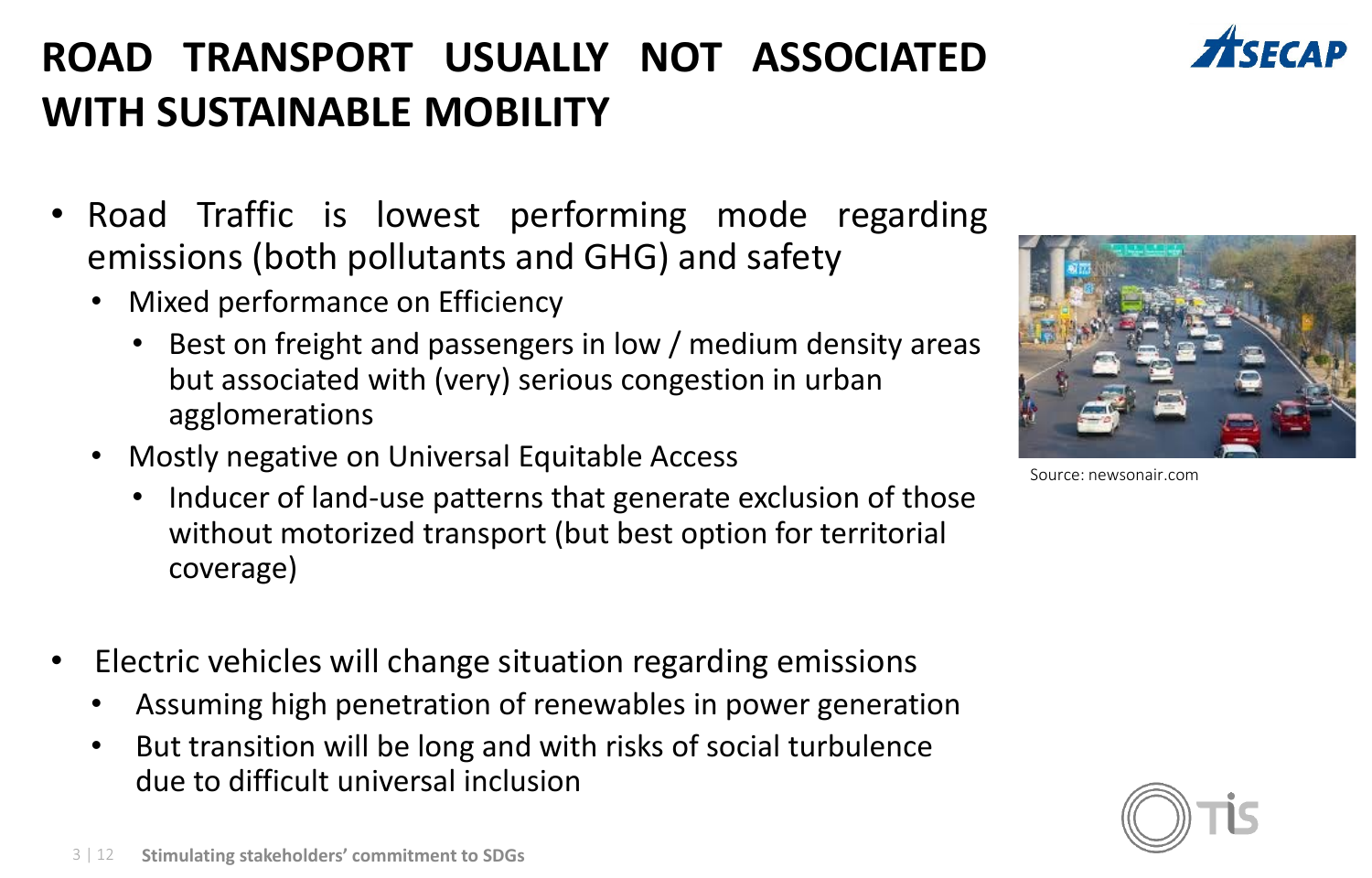#### **ADVANTAGE OF TOLLED MOTORWAYS**



- For the State, the possibility of accelerating investment in new technologies without the limitations of expenditure and public debt
- Effective guarantee of good maintenance and driver service, based on contracts with performance indicators and penalty clauses
- In tolled motorways, two different situations in the relationship between the operator and the driver:
	- The customer (vehicle) is not anonymous There is a "contract" between the customer and the operator Greater effectiveness in inducing socially beneficial behavior changes

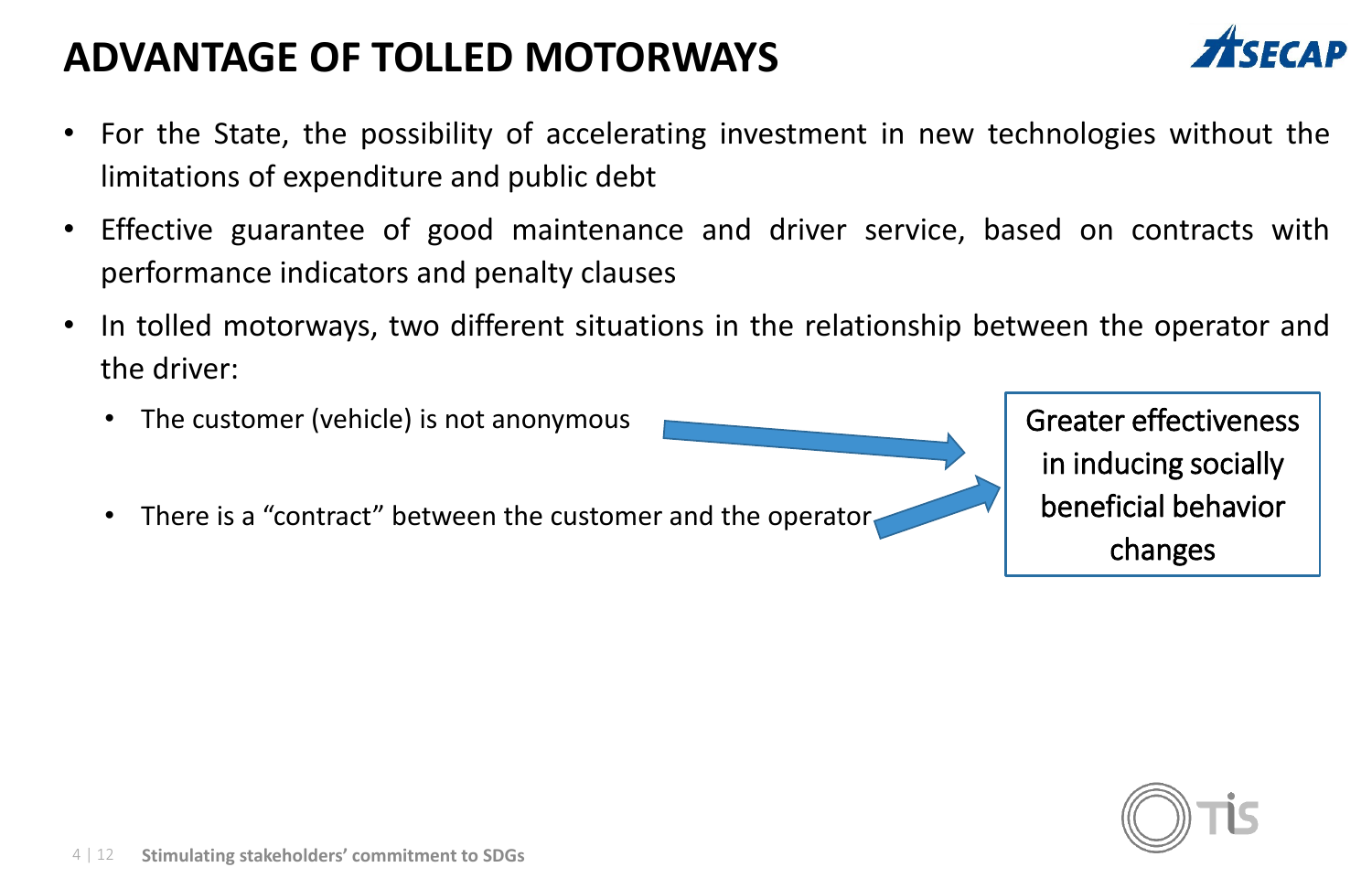#### 5 | 12 **Stimulating stakeholders' commitment to SDGs**

## **INTELLIGENT TRAFFIC MANAGEMENT – FLUIDITY AND SAFETY**

- Communication between vehicles and infrastructure
	- To avoid the limitations of human drivers: To what extent will external control measures of the human-driven vehicle be accepted to ensure safety and fluidity (via commands from the "traffic manager")?
		- Some equipment already installed (signage, paintings) for digital detection
	- Problem will not arise with driverless (autonomous) vehicles
		- Driverless vehicles introduced only when they are much safer than humans, but there will be new types of "driving errors" not included in testing program
			- Risk of political ricochet?
- Inevitable sharing of highways by **vehicles with different degrees of intelligence / driving automatism**
	- Separate lanes (with loss of capacity and fluidity for the less sophisticated)?
	- Other solutions (what security and fluidity implications)? The Source: The Guardian







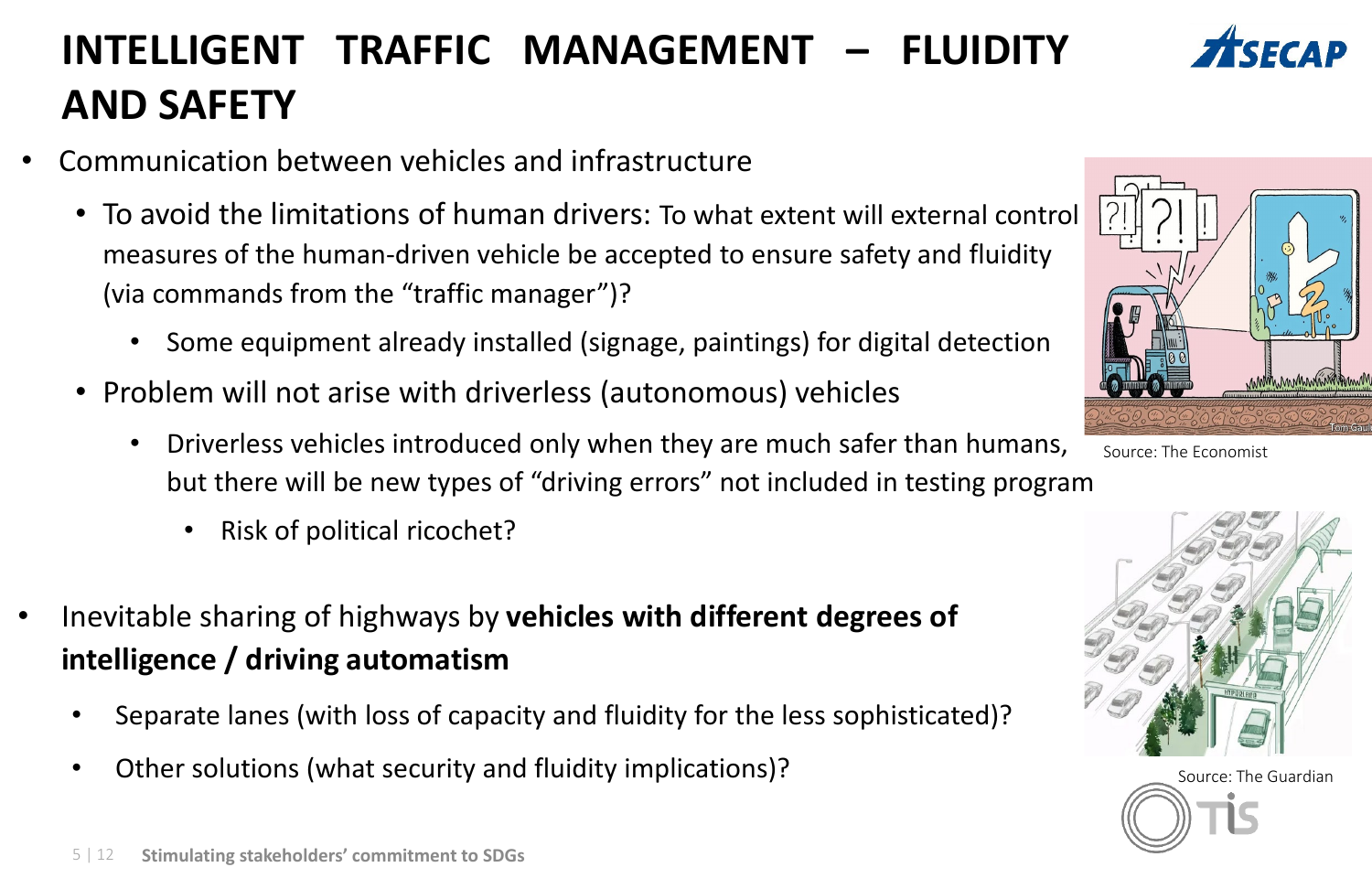#### **GREATER URGENCY IN DECARBONIZATION ?**

- It should be expected that the urgency of decarbonizing the economy and transport will increase due to
	- most recent IPCC report on climate change and
	- tensions in the oil market as a result of the sanctions on Russia.
- Could toll highways provide significant help (additional leverage)?
	- Addendums to the grantor & concessionaire contracts that include these objectives through bonus/malus clauses
	- Repercussion of these clauses in the relationship with the customer
	- In addition to decarbonization incentives, support services for options aligned with decarbonization must be offered
		- Electric vehicle charging stations, complying with European legislation (distances between stations), well dimensioned, and with a reservation system
		- In the future, possibly, dynamic charging option



Source: contracts-for-difference-com







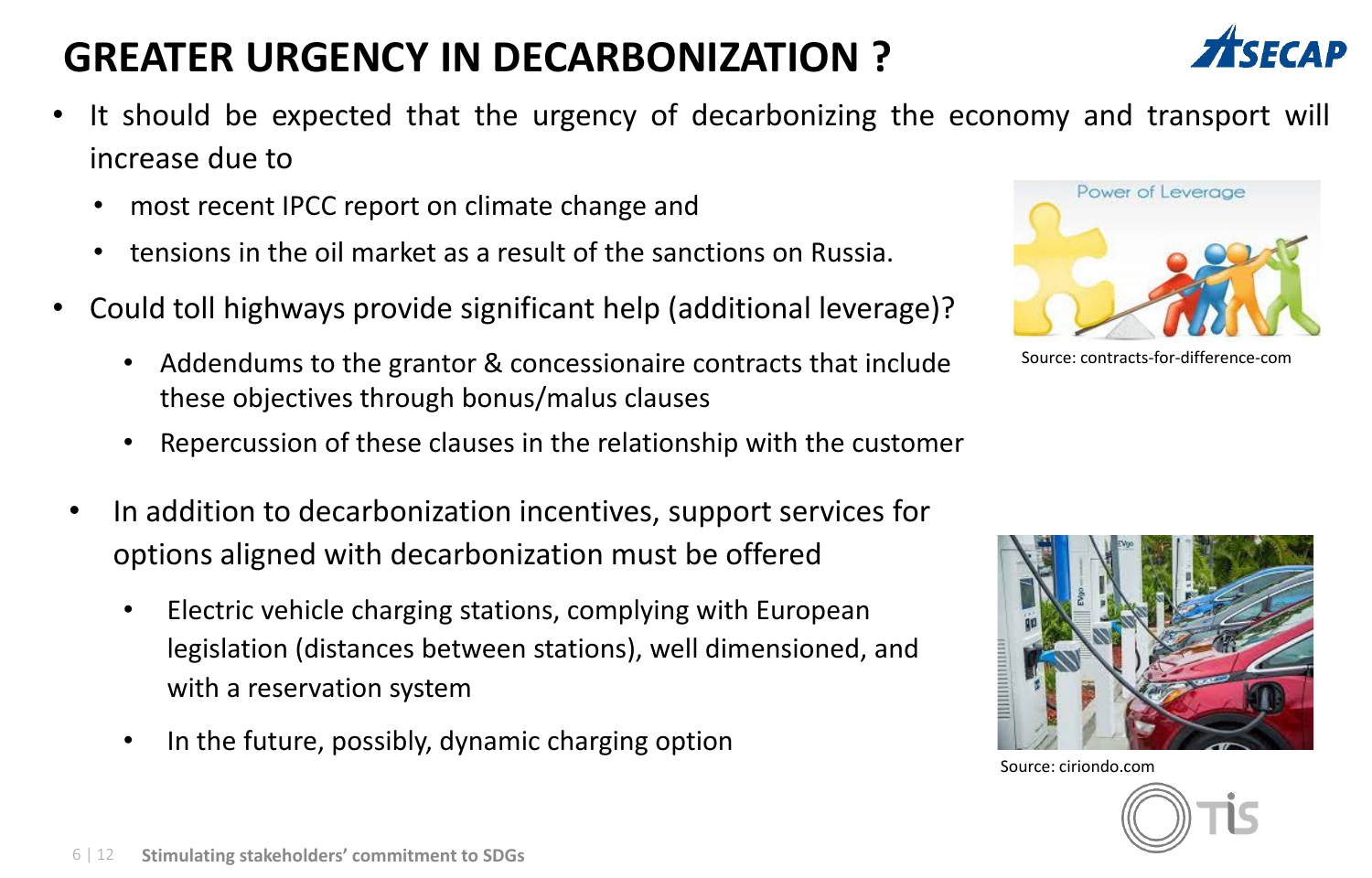### **TOWARDS CARBON NEUTRALITY**

- Very likely, electrification of road vehicles will not occur fast enough to cope with the pledges already made at the EU level (IEA dixit)
	- Changes in mobility patterns required
- First order stakeholders of motorways are their clients / drivers
- Stimulating them towards more sustainable mobility patterns requires
	- Facilitation of alternative forms of mobility (public transport or shared mobility), with lower emissions
		- In large agglomerations, collateral social benefit of reduced congestion / higher efficiency
	- Direct or collateral monetary incentives depending on
		- emissions and
		- the combination of vehicle occupancy and lane saturation
	- Other instruments may also be useful
		-



7 | 12 Stimulat<del>i</del>ng stakeholders' commitment to SDGs

#### **Property Mudging Camification**



Source: hurix.com



Source: itf-oecd.org



Source: medium.com



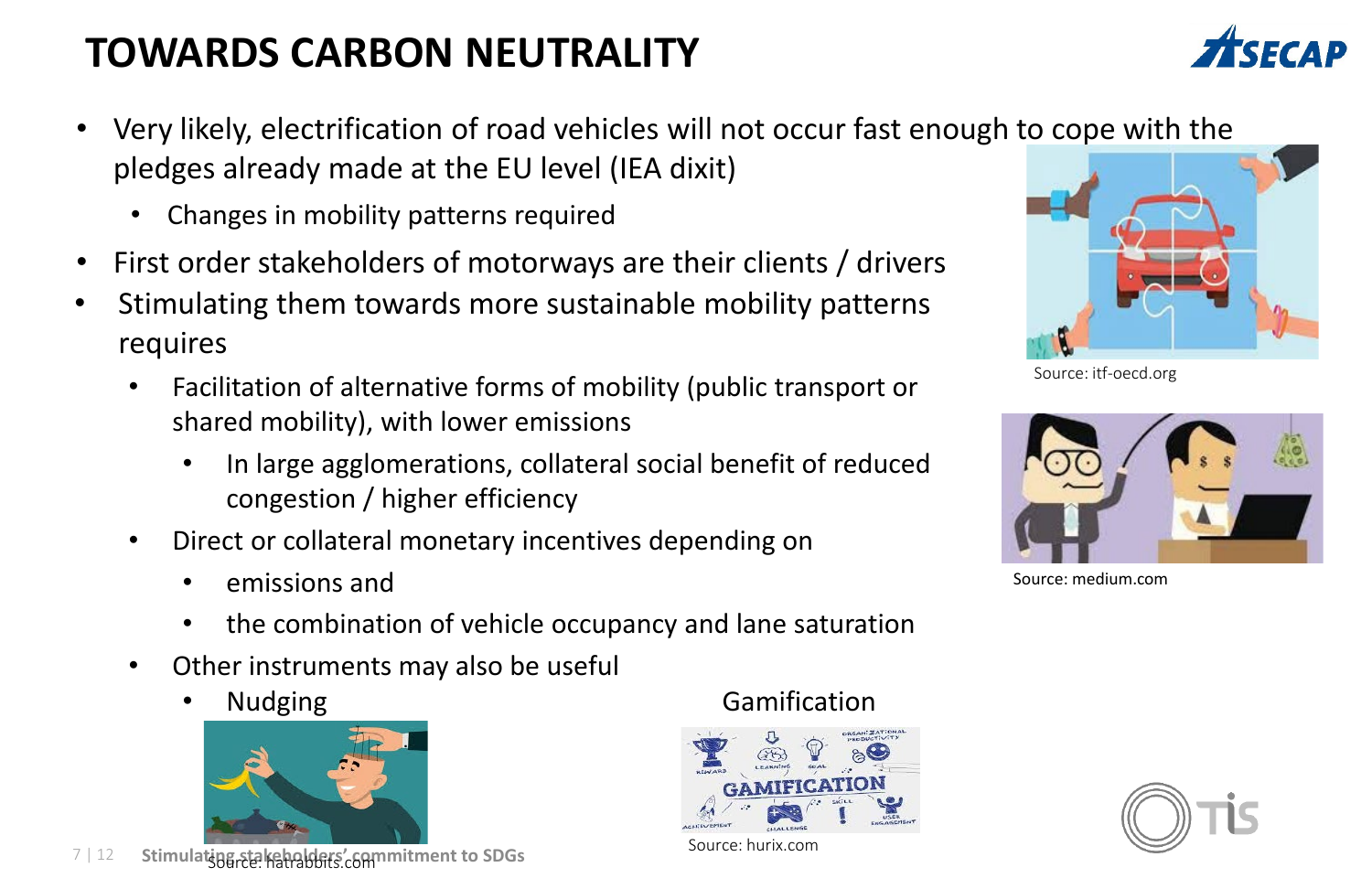### **STIMULATING OTHER STAKEHOLDERS TOWARDS SUSTAINABILITY**

- Besides travellers, three other types of stakeholders must be considered:
	- **Suppliers of various types:** energy, O&M services, ITS services, catering services, …
	- **Communities /Regions served**
	- **Indirect suppliers (through the clients):** vehicle OEMs, insurance, financing, car-rental



Source: oecd.org

- All types of stakeholders should be involved in all sustainable mobility dimensions, not just reducing emissions
	- All of them benefit from a healthy business contributing to the SDGs

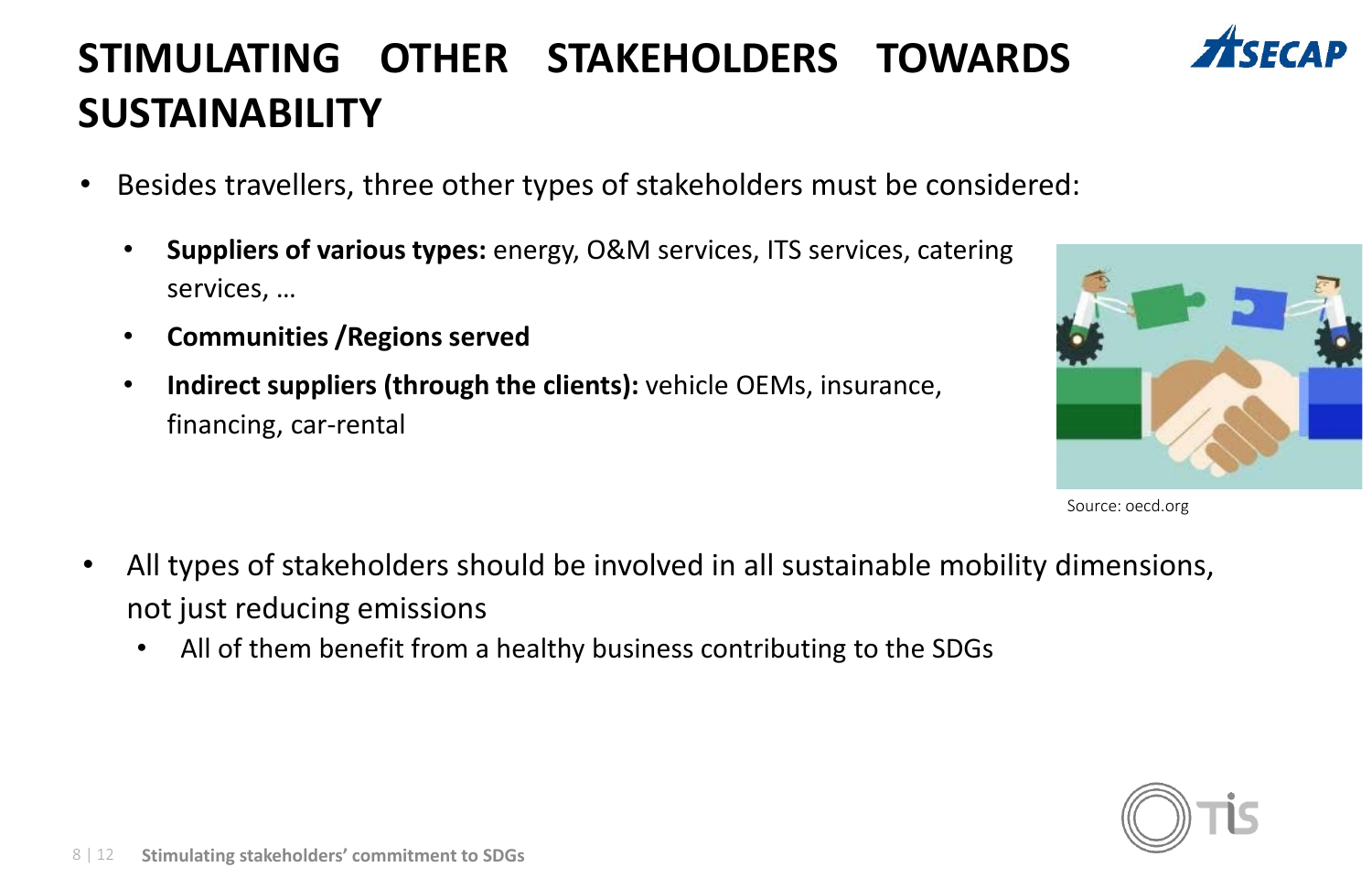## **STIMULATING OTHER STAKEHOLDERS TOWARDS SUSTAINABILITY**



- But their possible contributions and motivations will be different and so will be the incentives effective for each group
	- Contracts between concessionaires and direct suppliers could be aligned with the bonus/malus clauses suggested for the concession contracts
	- Pressure on indirect suppliers only possible through the "person-in-the middle", i.e. the driver
	- Communities / regions may provide essential resources for modal transfers to public transport and shared mobility solutions
- Ultimately, all publicly quoted companies' share prices are increasingly subject to consideration of how they handle their ESG responsibility
- Partnerships with public entities to facilitate the transition to more sustainable mobility patterns must be sought by motorway concessionaires and, when achieved, get adequate publicity



Source: verdictfoodservice.com

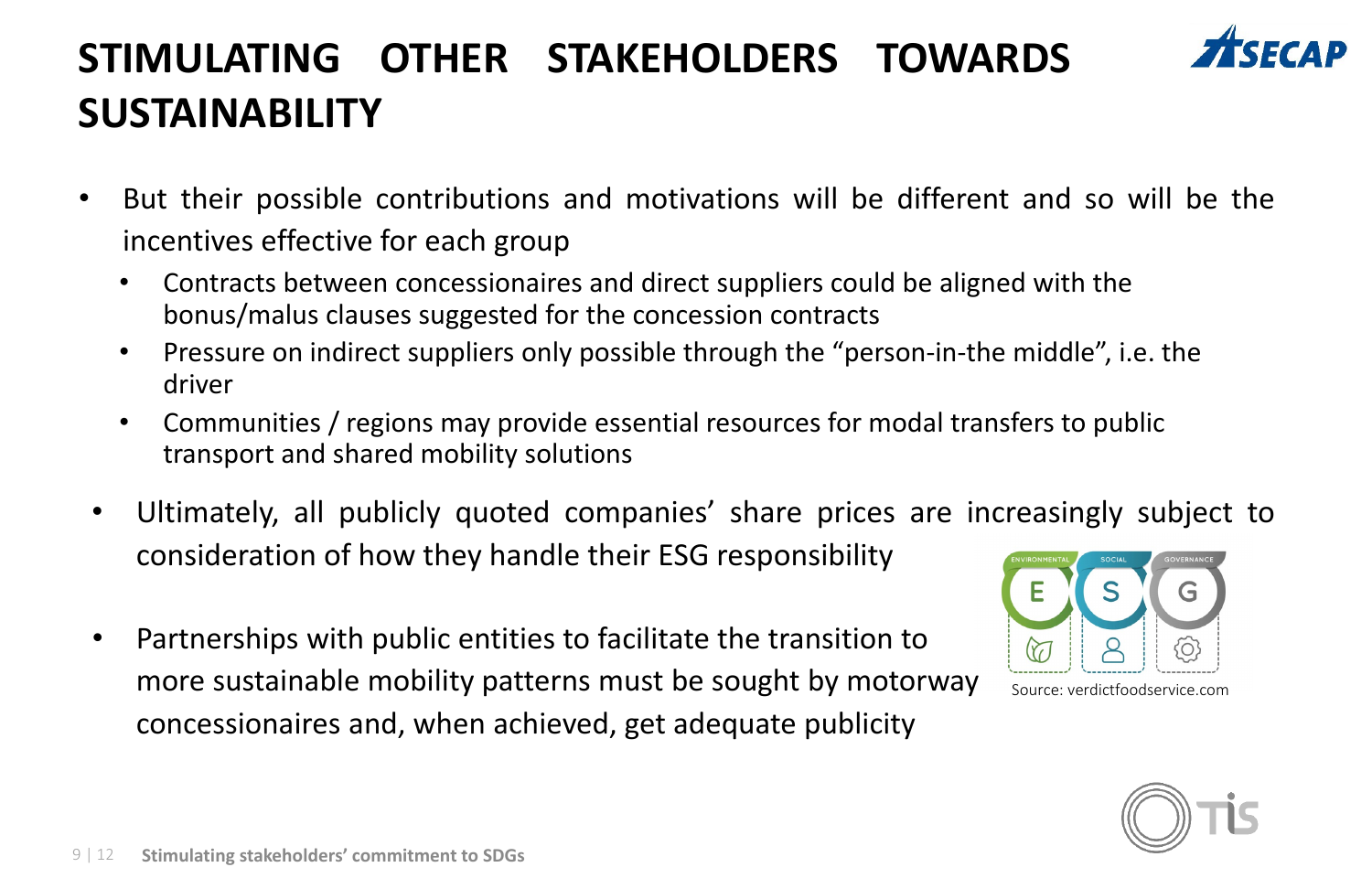#### **ADAPTATION OF BUSINESS MODELS REQUIRED**



- From the traveller perspective, motorways present a favourable framework for shared mobility at two levels:
	- On long trips, by the direct savings it entails
	- On commuting trips, by the density of matching opportunities
- Such modal transfers help reduce emissions and congestion, but they also reduce revenue for the motorway operator
- To induce behaviour changes in consumers, regulation may help but business models (in particular value propositions) must also change
	- enhancing the perception of the value gains
- Similarly, the business models of the suppliers of motorway operators will be affected and must be adjusted

• **We cannot expect different outcomes if values and rules stay the** 

Like those of many other businesses in society

**VALUE** CREATE DELIVERY CAPTURE

Source: thevalueengineers.nl

**same !**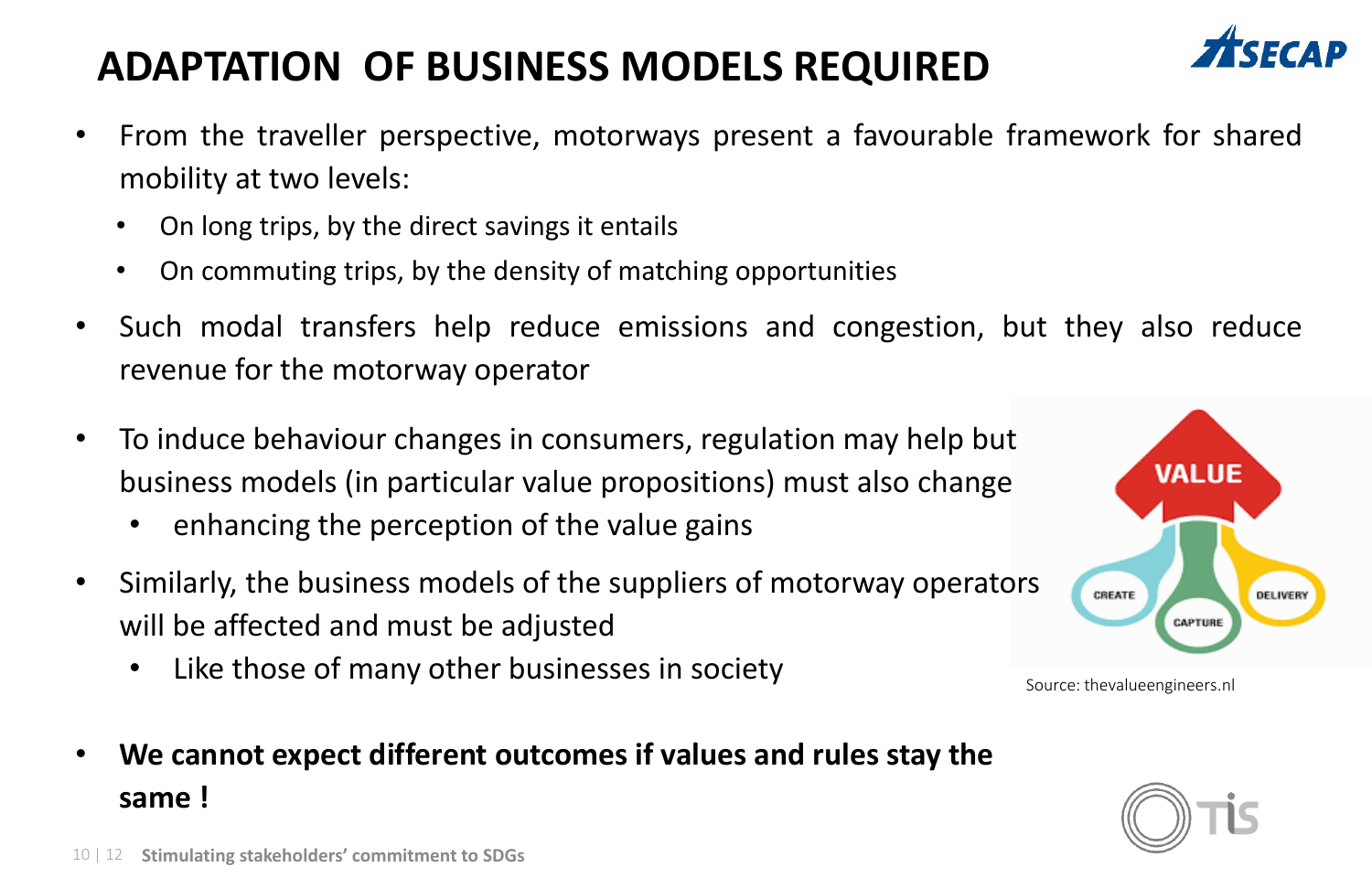#### **CONCLUSIONS**



- Motorways must be able to respond competently to the growing demands of society in all domains of sustainable mobility, and of their customers in terms of fluidity.
- Some ICTs will be very valuable to improve fluidity (efficiency) and safety
- Other types of action will be needed to improve clean mobility, in line and in sync with the EU commitments
	- Positive discrimination of EVs
	- In large agglomerations, adoption / cooperation with shared mobility solutions and public transport
- Tolled motorways are in good position to allow introduction of elements stimulating behavioural change of drivers as well as of companies involved in the value chain of motorized mobility
- But in this domain like in virtually all others, adaptation of business models will be necessary